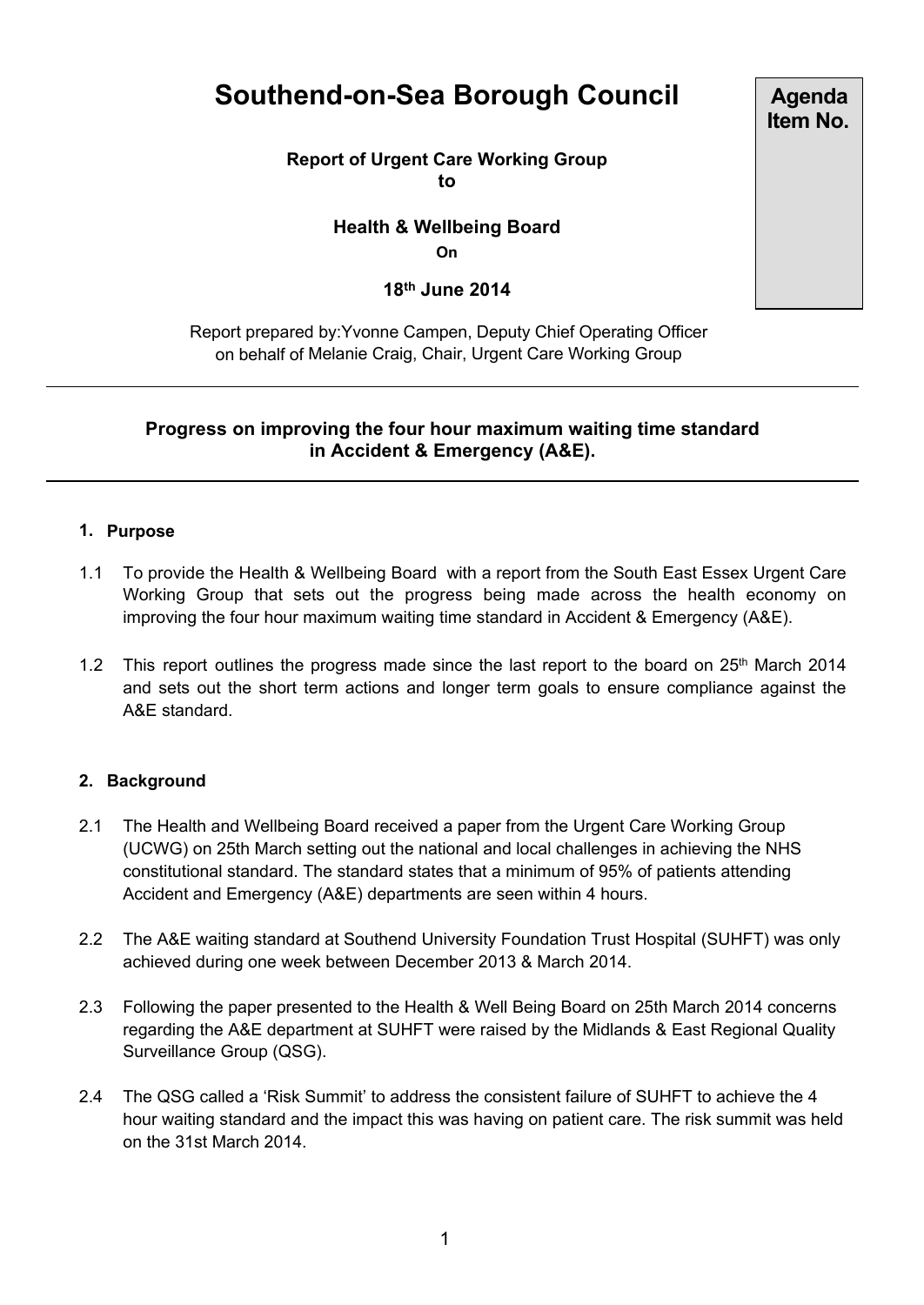- 2.5 The QSG identifies risks to quality at as early a stage as possible. They do this by proactively sharing information and intelligence between commissioners, regulators and those with a system oversight role. Having identified any potential risks or concerns, the QSG ensures that action is taken to mitigate these risks and drive improvement in quality in an aligned and coordinated way to resolve issues locally where possible.
- 2.6 A risk summit is held when any part of the local, regional or national system has concerns that there may be a serious quality risk within a provider organisation.
- 2.7 A Risk Summit is a meeting of senior leaders who are called together to shape a programme of action which is focussed on sharing information in an open and transparent way to ensure that system partners work together to ensure that the right things are being done to uphold standards of patient care.
- 2.8 The Risk Summit into the concerns regarding the A&E department at Southend University Foundation Trust Hospital (SUHFT) bought together Chief Executives and very senior leaders from Southend University Hospital NHS Foundation Trust (SUHFT), South Essex NHS Partnership Foundation Trust (SEPT), East of England Ambulance Service NHS Trust (EEAST), NHS England Essex Area Team, Southend Clinical Commissioning Group (CCG), Castle Point & Rochford CCG, Essex County Council, Southend-On-Sea Borough Council, the Care Quality Commission (CQC) the NHS regulator Monitor, NHS England, Health Watch Southend & Essex, General Medical Council (GMC) and Health Education England.

# **3. Risk Summit into A&E performance at Southend hospital**

- 3.1 The Risk Summit was chaired by Dr David Levy, Regional Medical Director (Midlands & East) NHS England and presentations were received from each of the key organisations outlining their concerns.
- 3.2 The presentation attached at Appendix A was presented by Dr. Paul Husselbee Clinical Chief Officer Southend CCG, and sets out the performance of the hospital against the 4 hour A&E waiting standard and the impact that this has on patients. Key areas to note include.
	- The A&E standard has only been consistently met for one quarter since quarter 3 in 2011/12
	- A&E attendances have not increased significantly compared to last year
	- There are more patients being admitted to the hospital
	- The number of ambulances waiting more than 30 minutes to hand over patients care to A&E has increased recently.
	- Patients are required to wait for long periods of time to be seen or admitted to a bed
	- The experience for the patient is perceived to be poor and safety compromised.
- 3.4 The Risk Summit concluded by setting out five key areas the hospital should focus on in order to ensure that patients are able to be seen and treated within 4 hours of arriving in the A&E department.
	- i. Development of a sustainable workforce; recruit to permanent staff or secure long term locums to cover vacancies & reduce reliance on agency staff.
	- ii. Increase Senior Clinical Leadership in A&E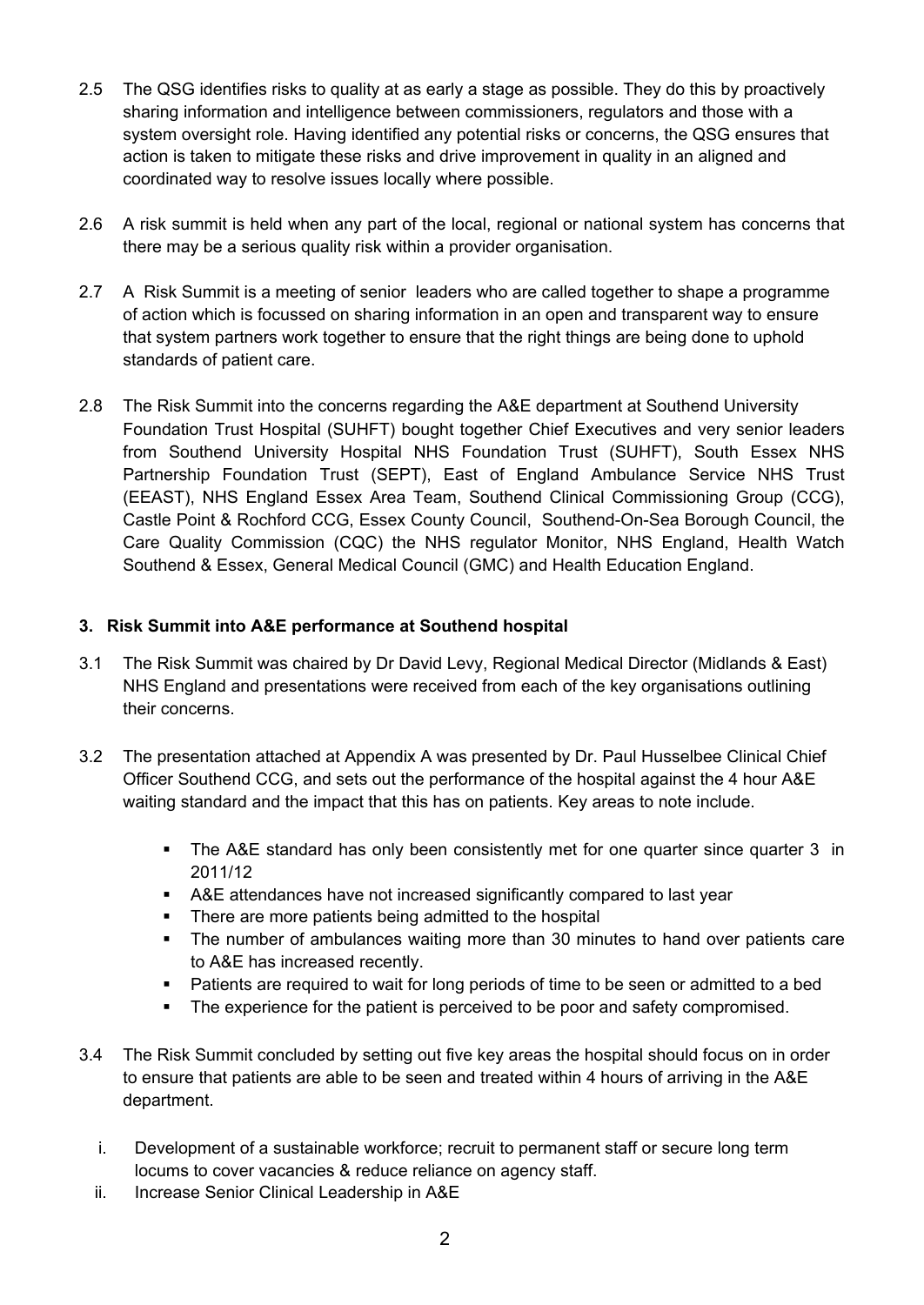- iii. Improve the streaming of patients attending A&E; we know that approximately 25% of patients attending the department could have had their needs met by other services in the community, for example, 111, a local pharmacist, St Luke's walk in centre or their GP.
- iv. Develop and increase the 'Ambulatory Care Model'; ensure that patients wherever possible are cared for in the community, an example of this would be a patient with Cellulitis who in the past would have been admitted to hospital can now access their treatment in the community.
- v. Ensure adequate senior managerial capacity to deliver improvement quickly.

# **4. Supporting Improvements in Southend hospital**

- 4.1 Following the Risk Summit, SUHFT have developed a detailed recovery plan consisting of 11 major workstreams which are based on the five key areas in 3.4. The recovery plan, known as the SUHFT Emergency Care Improvement Plan (The Plan) is available to Health and Wellbeing Board members on request. The final plan will be reviewed by the UCWG at its meeting on 17<sup>th</sup> June 2014, and then sent to Monitor and NHS England who have both seen previous versions.
- 4.2 The Chief Officer led Urgent Care Working Group has moved from fortnightly to weekly meetings leading the development and overseeing the delivery of the SUHFT Emergency Care Improvement Plan (The Plan)
- 4.2 The Plan sets out a number of immediate actions that will bring stability to the system and more complex programmes of work that will take longer to implement but will secure long term stability.
- 4.3 The Plan includes a range of actions to ensure that by September 2014 the 4 hour waiting standard in A&E is consistently achieved. Set out below are a number of actions have been implemented which have started to impact positively on the A&E department and show a reduction in patients waiting in excess of 4 hours to be seen in the A&E department.
	- **IMPROVEMENT IN STADILITY OF the A&E staffing model** 
		- o Long term locums have been recruited to cover key clinical posts to ensure consistency
		- o A successful international recruitment of nurses from Spain has led to the recruitment of 18 nurses (3 for A&E)
		- o Recruitment to all 'Middle Grade' doctors vacancies
		- o Recruitment of an A&E service manager on 7 July 2014
		- o Recruitment to A&E permanent consultant underway with positive response to advert
	- **IMPLEM** 1 Implementation of a GP situated in A&E to see and treat patients that do not require the services of the A&E department. This service is currently seeing 25% of patients attending A&E equating to 50-60 patients per day.
	- Changes to systems and processes within the A&E department enable patients to be seen more quickly.
	- National support has been secured from the NHS regulator, Monitor, the Ambulatory